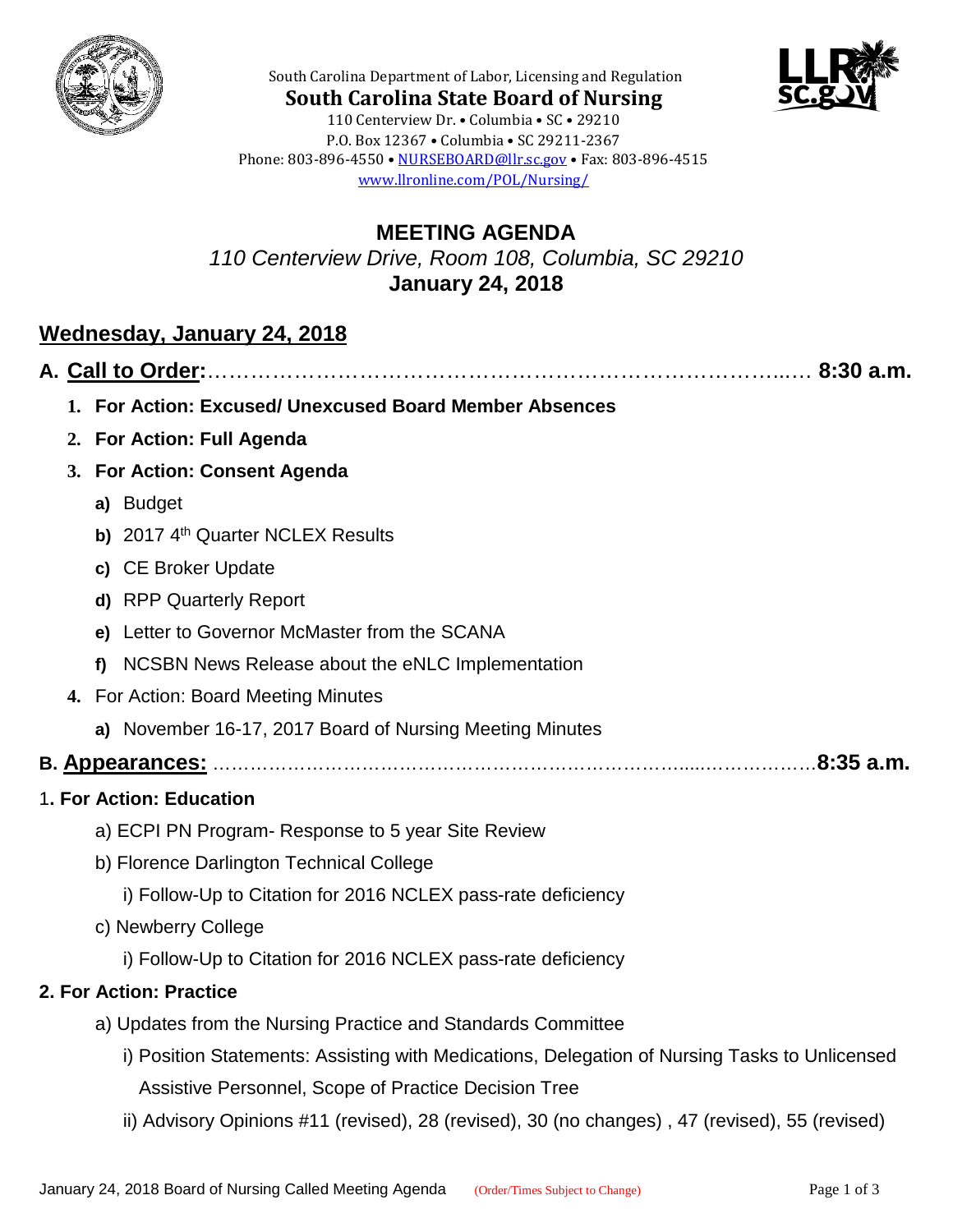### **3. For Action: Application Appearances (May Be Conducted In Closed Session)**

- Applicant 1: LPN Licensure by Examination
- Applicant 2: LPN Licensure by Examination
- Applicant 3: RN Licensure by Examination
- Applicant 4: LPN Licensure by Endorsement
- Applicant 5: RN Licensure by Endorsement
- Applicant 6: Continued
- Applicant 7: RN Licensure by Endorsement
- Applicant 8: RN Reactivation
- Applicant 9: Prescriptive Authority Matter

## **4. Office of Investigations and Enforcement (OIE)- Mark Sanders (Closed Session) ……. 1:00 p.m.**

- a) For Action: Investigative Review Committee (IRC) Report
- b) For Action: Fourth Quarter Statistical Report

## **5. Hearings/Discipline (Confidential- Conducted in Closed Session)**

For Action: Hearings- Office of Disciplinary Counsel

- Case Number 2015-267
- Case Number 2015-418
- Case Number 2016-792
- Case Number 2016-171 & 2016-667
- Case Number 2014-568, 2016-314 & 2016-664
- Case Number 2014-279, 2015-75 & 2015-108
- Case Number 2015-177
- Case Number 2016-722
- Case Number 2013-340 & 2014-141
- Case Number 2014-456 & 2015-55
- Case Number 2016-724
- Case Number 2015-548
- Case Number 2016-178
- Case Number 2017-31

# **6. For Information: Office of Disciplinary Counsel Presentation of Disciplinary Case Status (Closed Session)**

## **C. Reports/Discussion Topics:** *(May also be taken up before, between and after appearances)*

### 1. **President's Report**

- a) For Action: Approval for Attendance at NCSBN APRN Round-Table
- b) For Action: Recommendations for the NPSC from the Nominations Committee